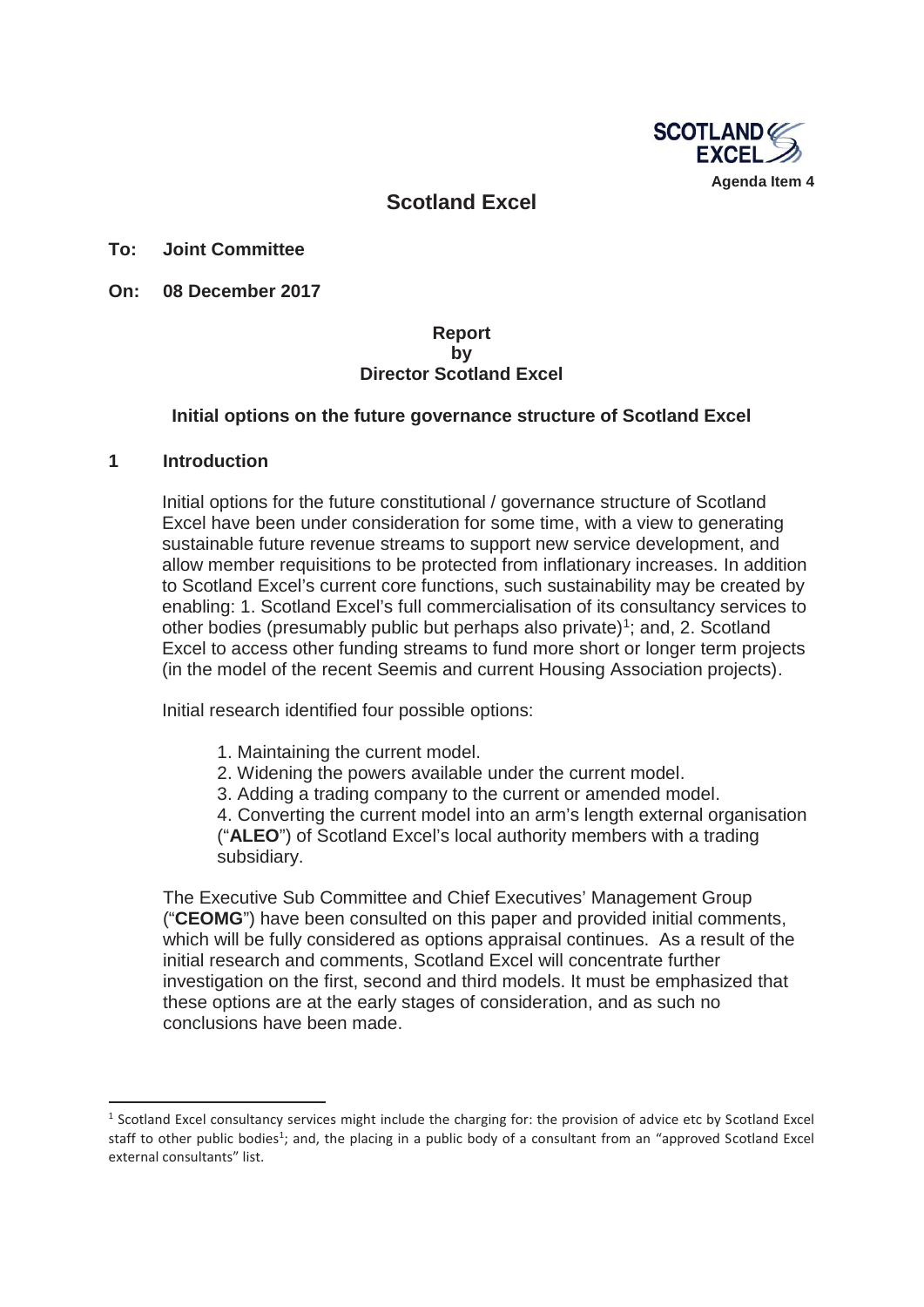# **2 Anticipated limitations in the current model (Option 1)**

Scotland Excel is a joint committee constituted under sections 56 and 57 of the Local Government (Scotland) Act 1973 by Minutes of Agreement between Renfrewshire Council and the other 31 Scottish local authorities ("**Minutes**"). These Minutes regulate the joint discharge of certain functions by all the Scottish local authorities by delegation to Scotland Excel.

On a strict interpretation of the Minutes, the main limitations in the current delegation of functions are:

- 1. Scotland Excel can neither provide to its associate members, other public bodies or private companies, nor charge for, the full gamut of its consultancy services without first seeking the prior approval of the joint committee. The Scotland Excel consultancy services to these bodies which are subject to prior approval include non-Scotland Excel framework related procurement consultancy, leadership and management consultancy and project management consultancy ("**consultancy services requiring prior approval**"). Requiring such prior approval arguably renders Scotland Excel undynamic to market demands. This is especially so given that at least half of Scotland Excel's consultancy services requiring prior approval has been to associate members and other bodies, and that a large part of future opportunities is likely to come from such bodies;
- 2. Not having a separate legal identity from the 32 local authorities / Renfrewshire Council, it is unclear if Scotland Excel is able to apply independently for grant funding from other public-sector bodies; and,
- 3. Due to its lack of a legal personality and the lack of delegated powers in the Minutes, Scotland Excel does not appear to have the power to set up another entity to carry out its consultancy services (with the joint committee structure concentrating on the core procurement function).

Feedback from the Executive Sub Committee and CEOMG encouraged Scotland Excel to fully scope its present powers to ensure that its proposals for development definitely cannot be carried out within the powers granted by the current minutes. This will be undertaken as part of the future investigatory work.

## **3 Options 2 to 4**

Options 2 to 4 seek to address these limitations and provide Scotland Excel with more freedom of action (within limits set by the 32 local authorities) to respond flexibly, dynamically and quickly to the consultancy services market and access grant funding.

**Option 2** involves extending the delegated functions / powers of Scotland Excel. thus providing it with: wider, permanent powers to provide all types of consultancy services to public and private bodies; the ability to access grant